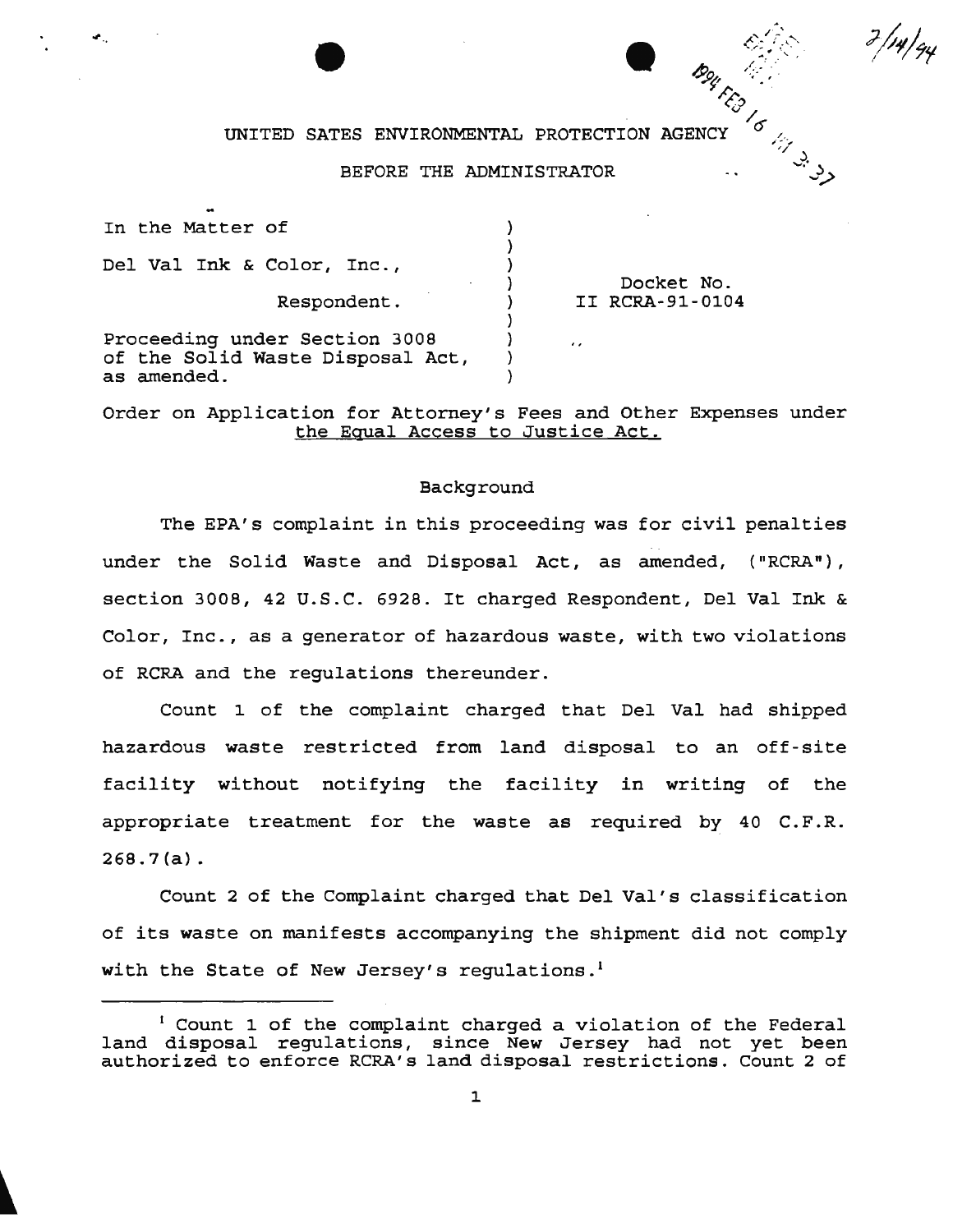Del Val in its answer denied the violations, asserting that proper notices for wastes restricted from land disposal were attached to the manifests and that the wastes were correctly classified on the shipping manifests.

..

In the pre-trial proceedings that ensued, Del Val produced documentary evidence supporting its claims with respect to the specific shipments mentioned in the complaint. The proceeding was finally terminated by an order entered without objection by complainant dismissing the complaint with prejudice.

The proceedings following the issuance of the complaint can be summarized in greater detail as follows:

Following the filing of Del Val's answer, the parties initially engaged in settlement discussions that were unproductive. Accordingly, in November 1991, the parties filed their respective prehearing exchanges as directed by Chief Judge Frazier, then presiding. It was in this exchange supplemented by an amended prehearing exchange that Del Val produced the documentary evidence rebutting the charges to the complaint.

Complainant sought to obtain further evidence through discovery and by further investigation, and also requested that it be given additional time to allow it to make this investigation. Complainant was only partially successful in these efforts, and the case was finally scheduled for hearing on March 10, 1993.

the complaint charged a violation of the New Jersey regulations, N.J.A.C. 7.26-7.4(a) (4) (vii), since New Jersey had been granted Altrich will be a controlled the series of the series of the evaluation of  $RCRA$ . The EPA, however, authority to duminister this part of ReMA: The HAM, However, regulations. See complaint and answer.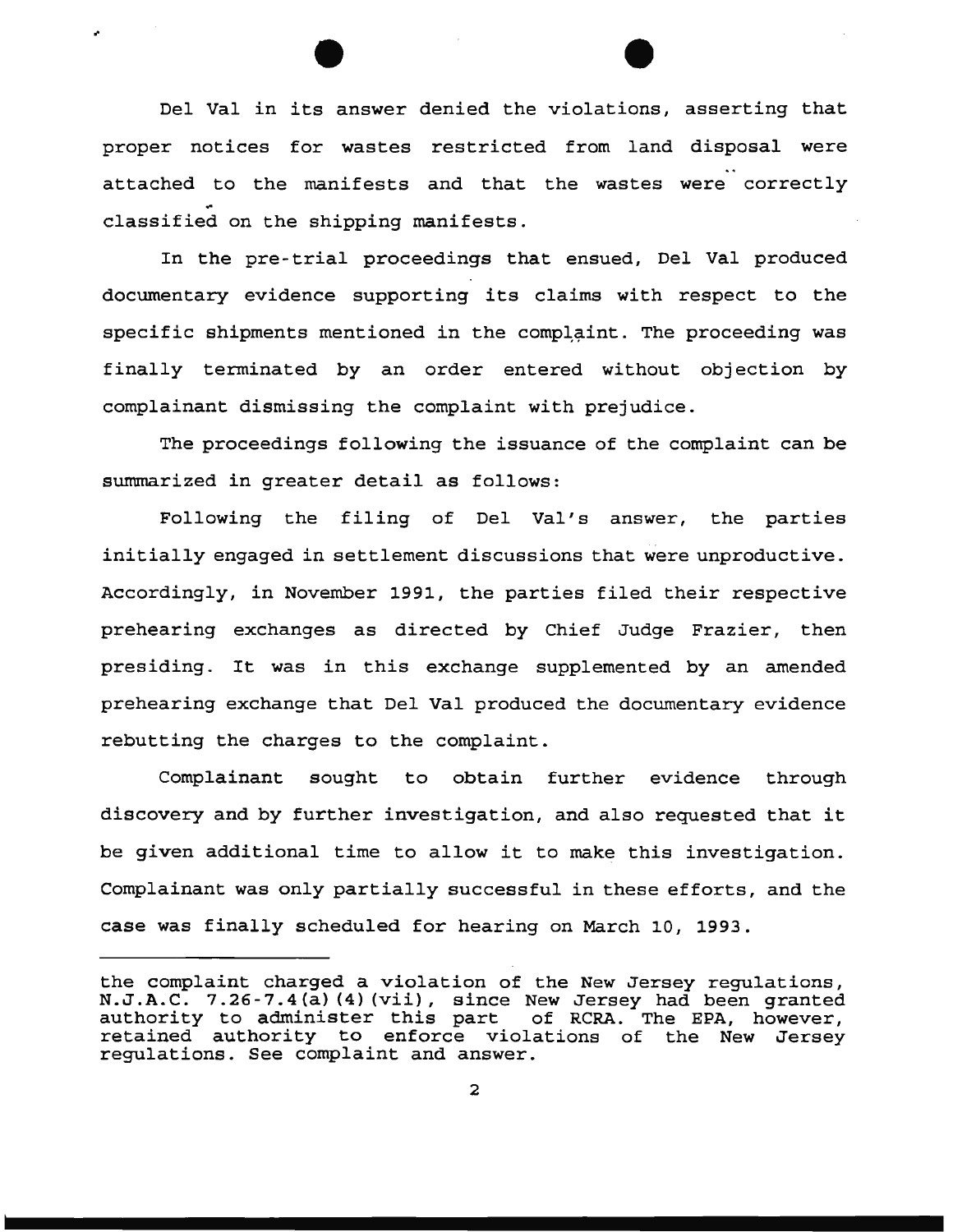Instead of proceeding with the hearing, Complainant moved to dismiss the complaint without prejudice. Dismissal without prejudice was denied and Complainant was directed to show cause why the case should not be dismissed with prejudice. In its response, Complainant, although questioning whether such dismissal was proper, stated that it has no objection to a dismissal with prejudice. Accordingly, the complainant was dismissed with prejudice by my order of May 26, 1993.

 $\mathbb{R}^2$ 

Del Val's Application for Fees and Expenses Must be Denied Because It was Untimely.

The Equal Access to Justice Act ("EAJA"), 5 U.S.C. 504, allows to a party who prevails against an agency of the United Sates in an adjudicative proceeding, reasonable attorney's fees and expenses incurred by the party. The EPA's regulations governing applications under the EAJA are found at 40 C.F.R. Part 17.

Del Val is clearly a prevailing party in this case. It's right to attorney's fees and expenses, however, is dependent upon Del Val complying with the procedural requirements for such applications.

An application for attorney's fees and expenses must be filed no later than 30 days after a final disposition of the proceeding.<sup>2</sup> A "final disposition" is defined under the Agency's rules as

 $2$  40 C.F.R. 17.14(a); EAJA, 5 U.S.C. 504(a)(2).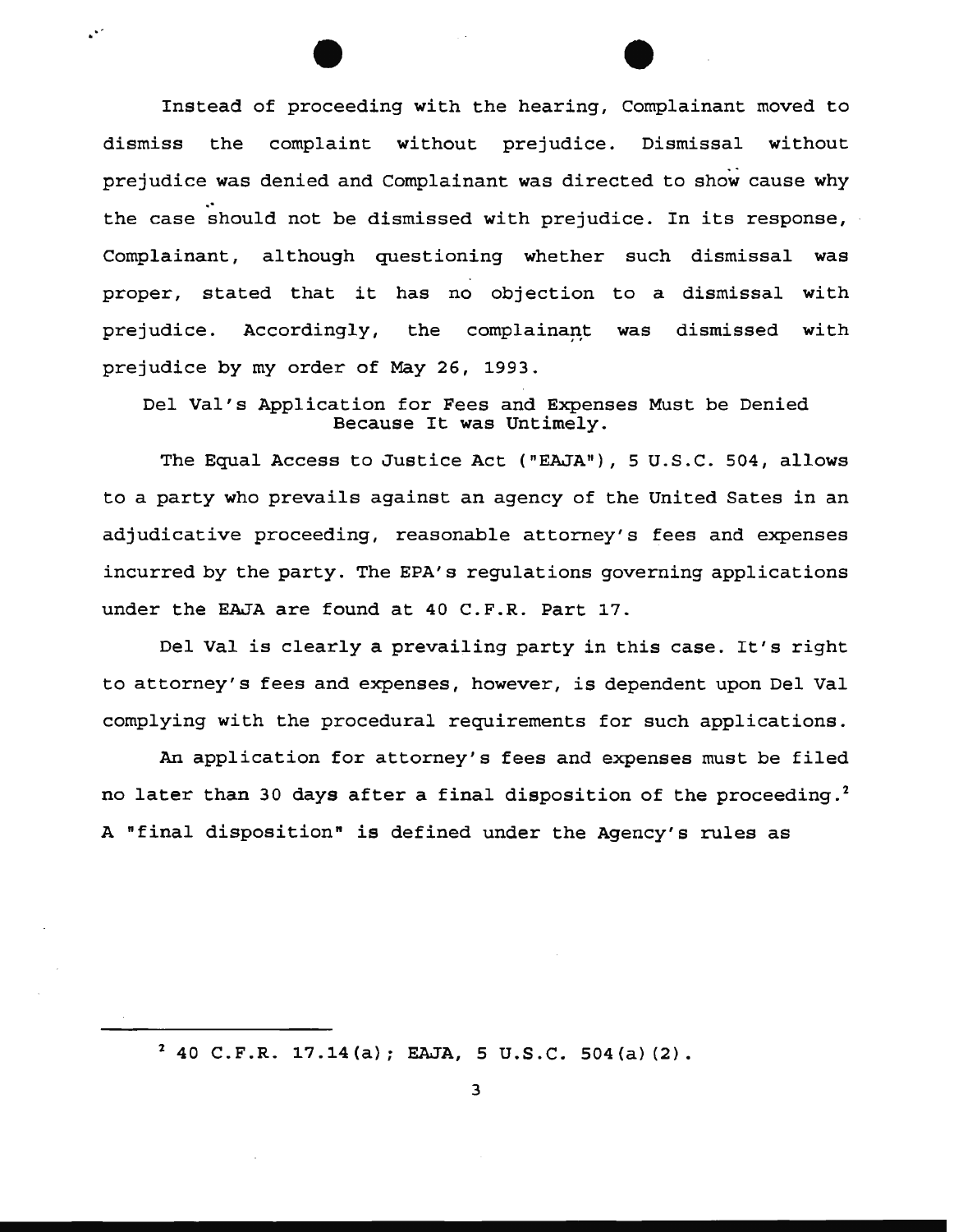follows:

Final disposition means the later of: (1) The date on which the Agency decision becomes final, either through disposition by the Environmental Appeals Board of a ~pending appeal or through an initial .decision becoming final due to lack of an appeal or (2) the date of final resolution of the proceeding, such as settlement or voluntary dismissal, which is not subject to a petition for rehearing or reconsideration.<sup>3</sup>

The 30-day limitation for filing .,applications is jurisdictional and restricts the Agency's ability to award fees and expenses against the government. <sup>4</sup>

The order dismissing the complaint with prejudice was issued and served upon Respondent by regular mail on May 26, 1993. Where service is by mail, the rules of practice allow for five additional days for the filing of a responsive pleading.<sup>5</sup> Assuming that the five additional days would apply also to filing applications under the EAJA, the application should have been filed by June 30, 1993,

<sup>4</sup> Biddle Sawyer Corporation (Docket No. II TSCA TST-88-0244), TSCA Appeal No. 91-5, slip op. at 12 (EAB Nov 17, 1993)

*<sup>5</sup>*40 C.F.R. 22.07(c). Service was made by regular mail and not by certified mail, return receipt requested, as specified in the rules for service of orders. 40 C.F.R. 22.06. Unlike the case with respect to complaints, however, where service is complete when the return receipt is signed, service of an order is complete upon mailing. 40 C.F.R. 22.07(c). Consequently, it does appear that while service by certified mail is considered desirable to establish proof of mailing and time of receipt, it is not a mandatory prerequisite for valid service. Here, there is an affidavit of service as to when the order was mailed. In addition, Del Val admits to receiving the order, and the time sheets submitted with the application disclose that its counsel began working on the order on June 2, 1993. Application, Exhibit Gat 15. I do not regard the service by regular mail, accordingly, as affecting either the validity of the service or the time for filing an application under the EAJA.

4

 $3$  40 C.F.R. 17.14(b).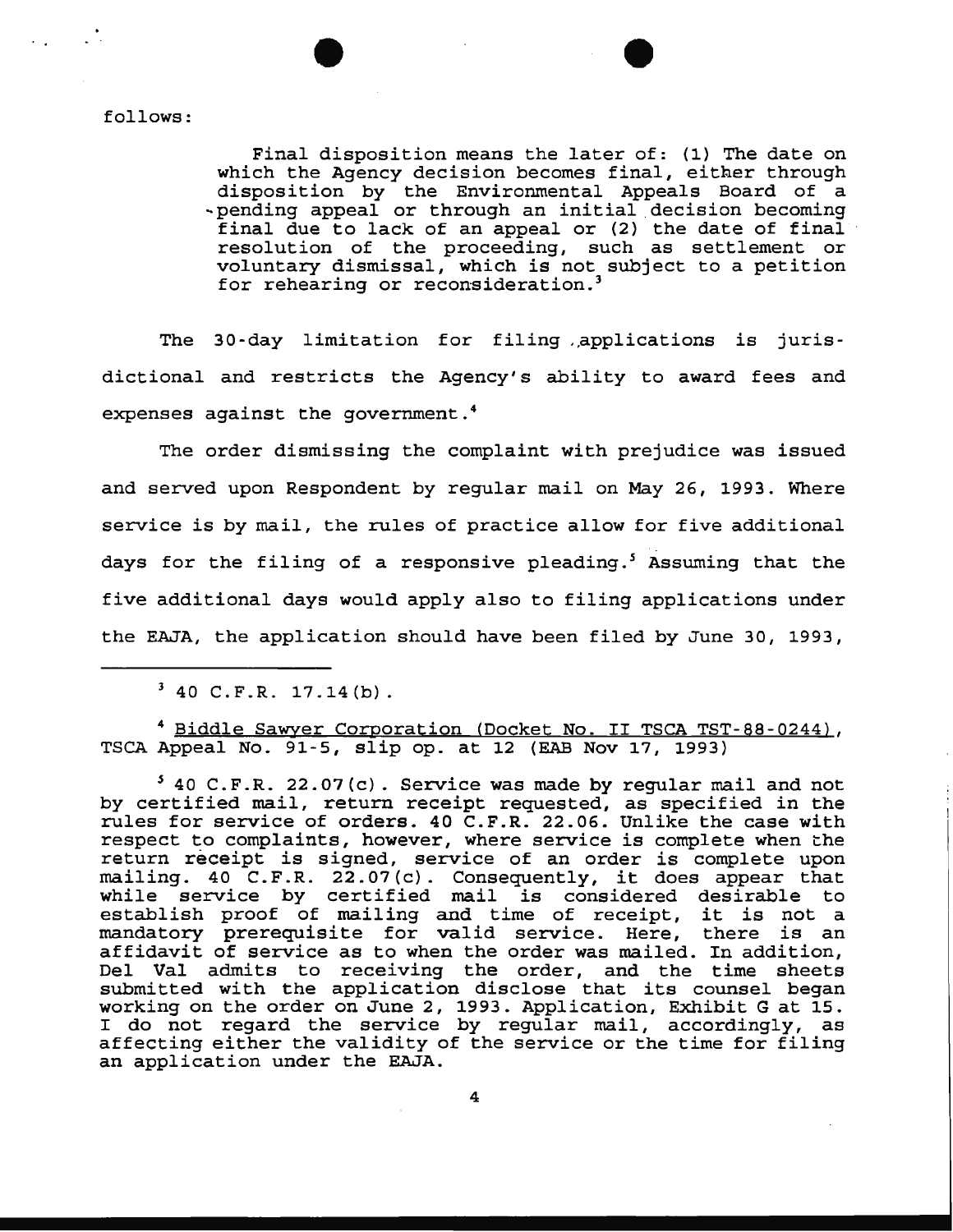if, as Complainant EPA contends, the order was a final disposition of the matter.

DEl Val, for its part, contends that the rules regarding the<br>...<br>finality of initial decisions should be followed here. An initial decision, if appealed, does not become final until the appeal is disposed of. If the decision is not appealed, the Environmental Appeals Board is still given 45 days to qecide whether to review the decision on its own motion.<sup>6</sup> Thus, an initial decision does not become final until the 45-day period has expired. Del Val mailed its application on July 15, 1993, which was 45 days after a responsive pleading was due (allowing five additional days for mailing) .

Complainant's argument is that although it originally moved for voluntary dismissal, which was denied, and in response to an order to show cause why the case should not be dismissed with prejudice, started off with four pages of argument why it believed the case should not be dismissed with prejudice, it, nevertheless, concluded by not opposing dismissal with prejudice. The exact words of Complainant in not opposing dismissal were as follows:

> The equities and the law support complainant's position that this matter should be dismissed without prejudice. However, since Complainant has decided further investigation of the underlying subject matter of this case is not a beneficial use of limited resources, Complainant has no objection to this matter being dismissed with prejudice.<sup>7</sup>

 $640$  C.F.R. 22.30(b).

.·

 $<sup>7</sup>$  Complainant's reply to order of April 29, 1993 at 4.</sup> Complainant also pointed out that there may be a problem with the Paperwork Reduction Act. Id.

 $\sim$   $\sim$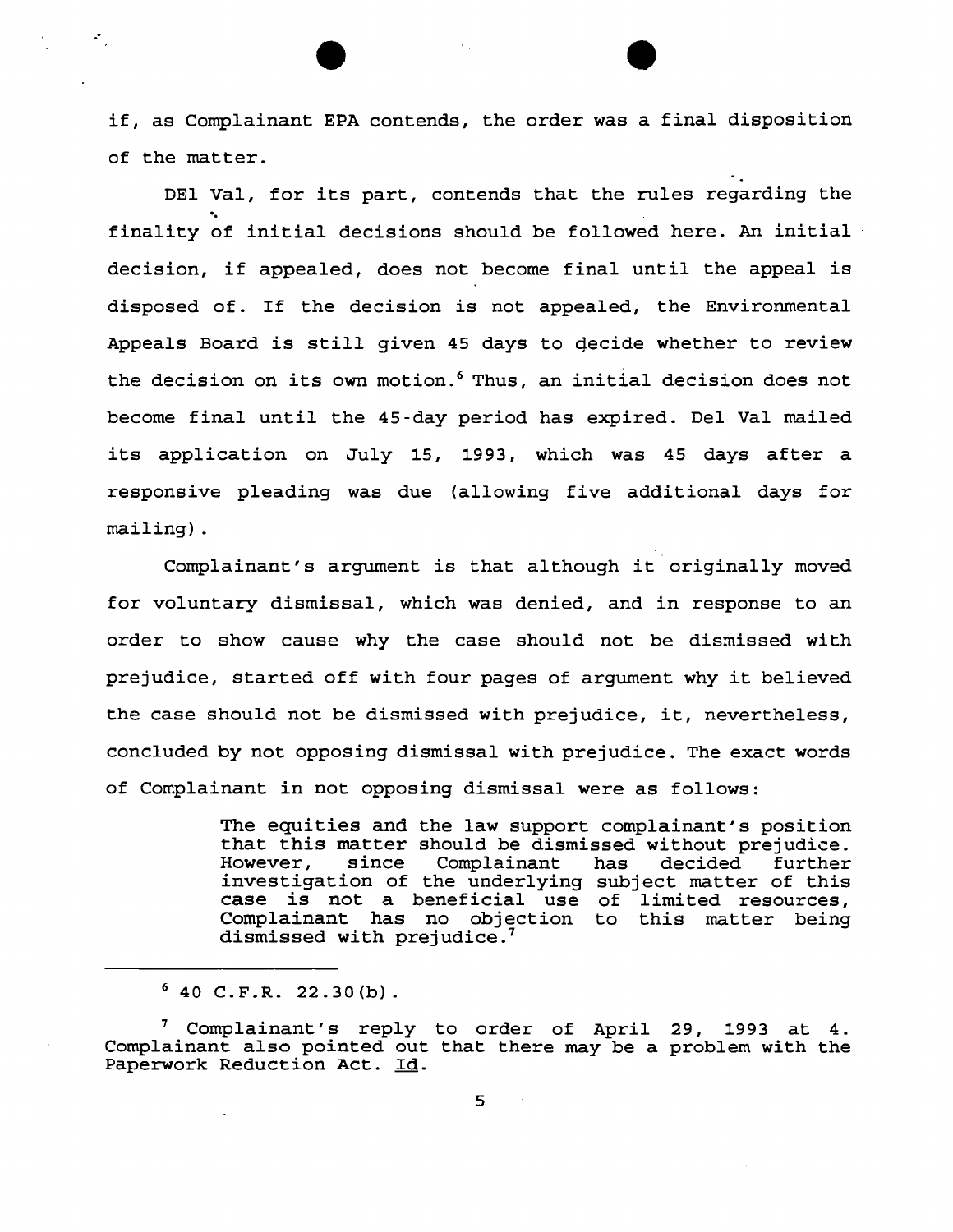It is true that the order entered here would not fall squarely within the type of consent order considered under the rules, which deal with negotiated consent settlements.<sup>8</sup> At the same time,<br>neither does the order fit within the framework of the usual initial decision disposing of contested issues of fact or law.<sup>9</sup>

If the EAB undertook to review the dismissal order entered here, it would presumably be for the purpose of determining whether Complainant erred in not opposing the order. The rules, however, make no provision for sua sponte review by the EAB of consent orders, and Complainant's position, although expressed in the negative, was essentially the same as consenting to the order.

When carefully examined, the order entered here resembles much more an order on consent than a contested dismissal. The finality of such an order is not stayed to allow for consideration by the EAB.<sup>10</sup> Certainly, the fact that dismissal was not opposed should

 $10$  40 C.F.R. 17.14(b), the text of which is set out supra at 4. It could be argued that the language indicates that settlements and voluntary dismissals are subject to petitions for rehearing or reconsideration which would delay their finality. The rule, however, does not explain how such petitions affect the finality of a settlement or voluntary dismissal, as it does with respect to initial decisions. Nor do the rules of practice specify either a procedure for filing such petitions in the case of a settlement or voluntary dismisal or the time frame within which to do it. Accordingly, I do not find such a construction to be reasonable.

<sup>8</sup> See 40 C.F.R. 22.18.

<sup>&</sup>lt;sup>9</sup> In addition to decisions entered after a hearing (or on accelerated decision where there is no factual dispute), the rules also include as initial decisions, orders entered on default and dismissals of the complaint. see 40 C.F.R. 22.17(b), 22.20(b). The instant order, of course, is not a default order. While it is an order to dismiss, it is clear from the wording of the rule, that dismissal orders referred to there are contested dismissals.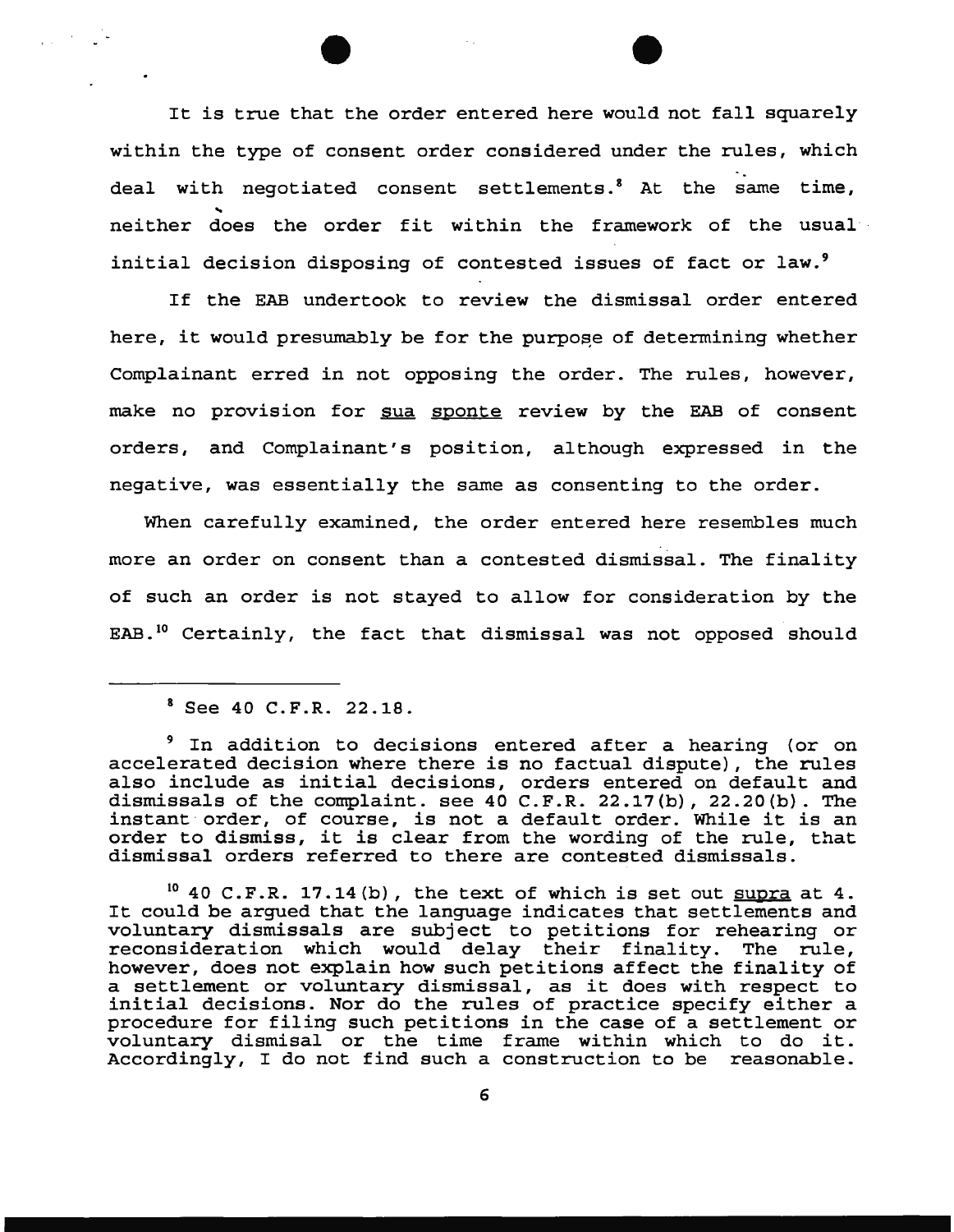have put Del Val on notice that there was a difference between this order and an order of dismissal which was contested, and, . therefore, involving questions likely to be appealed by the losing party or the resolution of which could still be reviewed by the EAB.

Del Val points to the fact that it prevailed on opposing voluntary dismissal, and filed a brief supporting dismissal with prejudice. This is undoubtedly the kind of work that is compensable when an EAJA application is considered on its merits. It should also be made clear that this is not a case where Del Val is being deprived of its right to fees and expenses because of some contrived strategy by Complainant. Del Val's application is denied, because it did not comply with the jurisdictional limitation that it file its application within 30 days, but, instead, relying on an erroneous interpretation of the rules, elected to wait 45 days.

### Order

For the reasons stated, the Application of Respondent, Del Val Ink & Color, Inc., under the EAJA, 5 U.S.C. 504, for fees and expenses is denied.

Gerald Harwood Senior Administrative Law Judge

Dated:  $\sqrt{\ell \ln \frac{\alpha \gamma}{\ell}}$  1994